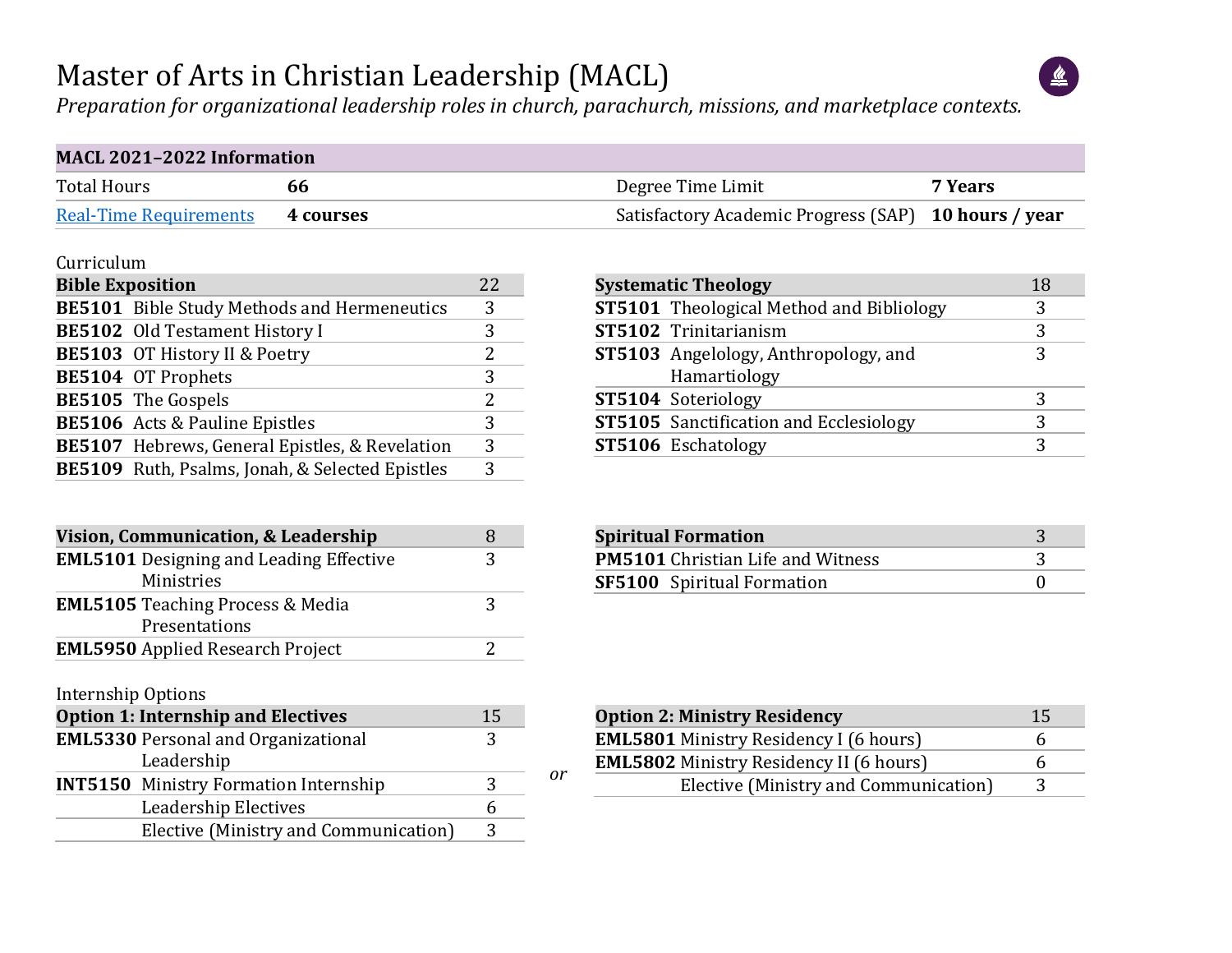

Degree Plan: MACL 2-year Plan (2021-22)

|                |                | Fall                                                  | $\Delta$       | $\square$ | Spring         |                                    | $\Delta$       | $\boxed{\square}$ |                | Summer                        | $\Delta$       | $\boxed{\square}$ |
|----------------|----------------|-------------------------------------------------------|----------------|-----------|----------------|------------------------------------|----------------|-------------------|----------------|-------------------------------|----------------|-------------------|
| Year<br>1      | <b>BE5101</b>  | <b>Bible Study Methods</b>                            | 3              |           | <b>BE5102</b>  | <b>OT History I</b>                | 3              |                   | <b>EML5105</b> | Teaching &<br>Presentations   | 3              |                   |
|                | ST5101         | <b>Theological Method</b>                             | 3              |           | <b>BE5109</b>  | Selected OT and NT<br>books        | 3              |                   | <b>BE5105</b>  | The Gospels                   | $\overline{2}$ |                   |
|                | <b>PM5101</b>  | <b>Christian Life &amp; Witness</b>                   | 3              |           | <b>EML5330</b> | Personal & Org.<br>Leadership      | 3              |                   | ST5104         | Soteriology                   | 3              |                   |
|                | <b>EML5101</b> | <b>Design and Lead Effective</b><br><b>Ministries</b> | $\overline{3}$ |           | ST5102         | Trinitarianism                     | 3              |                   |                |                               |                |                   |
|                | SF5100-1       | <b>Spiritual Formation</b>                            |                |           | SF5100-2       | <b>Spiritual Formation</b>         |                |                   |                |                               |                |                   |
|                |                |                                                       |                |           |                |                                    |                |                   |                |                               |                |                   |
|                |                | Total                                                 | 12             |           |                | Total                              | 12             |                   |                | Total                         | 8              |                   |
| Year           | <b>BE5103</b>  | <b>OT History II &amp; Poetry</b>                     | $\overline{2}$ |           | <b>BE5104</b>  | <b>OT Prophets</b>                 | 3              |                   |                | Elective (Leadership)         | 3              |                   |
| $\overline{2}$ | <b>INT5150</b> | Internship                                            | 3              |           | <b>BE5106</b>  | <b>Acts &amp; Pauline Epistles</b> | 3              |                   | <b>BE5107</b>  | Gen. Epistles &<br>Revelation | 3              |                   |
|                |                | Elective (Leadership)                                 | $\overline{3}$ |           | ST5106         | Eschatology                        | $\overline{3}$ |                   |                | Internship (cont.)            |                |                   |
|                | <b>ST5103</b>  | Humanity & Sin                                        | 3              |           | <b>EML5950</b> | <b>Applied Research</b><br>Project | $\overline{2}$ |                   |                |                               |                |                   |
|                | <b>ST5105</b>  | Sanctification<br><b>&amp;Ecclesiology</b>            | 3              |           |                | Elective (Min. & Comm.)            | 3              |                   |                |                               |                |                   |
|                | SF5100-3       | <b>Spiritual Formation</b>                            |                |           |                | Internship (cont.)                 |                |                   |                |                               |                |                   |
|                |                |                                                       |                |           | SF5100-4       | <b>Spiritual Formation</b>         |                |                   |                |                               |                |                   |
|                |                |                                                       |                |           |                |                                    |                |                   |                |                               |                |                   |
|                |                | Total                                                 | 14             |           |                | Total                              | 14             |                   |                | Total                         | 6              |                   |
| Year<br>3      |                |                                                       |                |           |                |                                    |                |                   |                |                               |                |                   |
|                |                |                                                       |                |           |                |                                    |                |                   |                |                               |                |                   |
|                |                | Total                                                 |                |           |                | Total                              |                |                   |                | Total                         |                |                   |

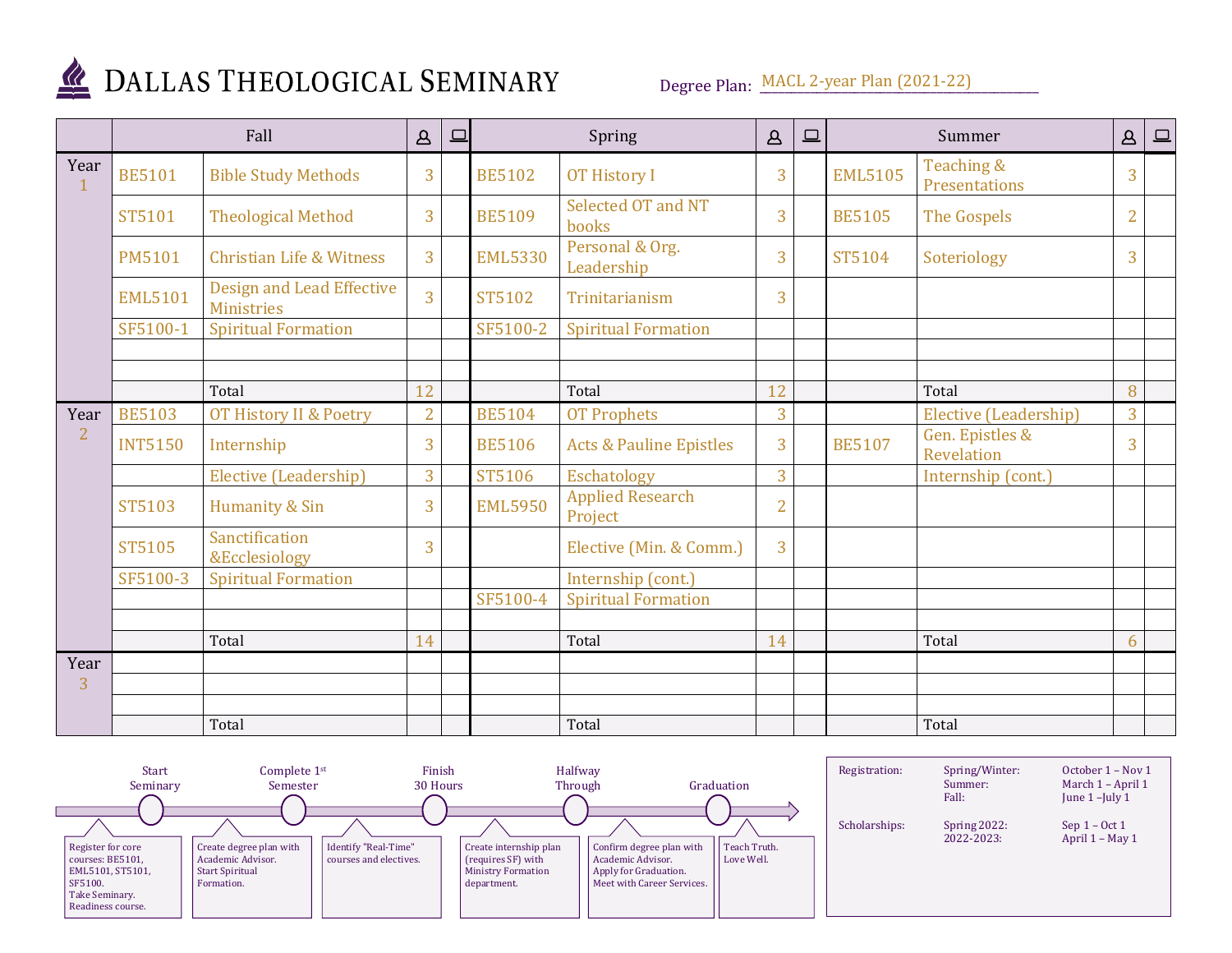

Degree Plan: MACL 3-year Plan (2021-22)

|                        |                | Fall                                                  | $\Delta$       | 旦 | Spring         |                                     | $\Delta$       | $\boxed{\square}$ |                | Summer                            | $\Delta$ | $\boxed{\square}$ |
|------------------------|----------------|-------------------------------------------------------|----------------|---|----------------|-------------------------------------|----------------|-------------------|----------------|-----------------------------------|----------|-------------------|
| Year                   | <b>BE5101</b>  | <b>Bible Study Methods</b>                            | 3              |   | <b>BE5102</b>  | <b>OT History I</b>                 | 3              |                   | <b>BE5103</b>  | <b>OT History II &amp; Poetry</b> |          | 2 <sup>1</sup>    |
|                        | ST5101         | <b>Theological Method</b>                             | $\overline{3}$ |   | ST5102         | Trinitarianism                      | 3              |                   | <b>BE5105</b>  | The Gospels                       |          | 2 <sup>1</sup>    |
|                        | <b>EML5101</b> | <b>Design and Lead Effective</b><br><b>Ministries</b> | $\overline{3}$ |   | <b>PM5101</b>  | <b>Christian Life &amp; Witness</b> | 3              |                   |                | Elective (Leadership)             |          | 3                 |
|                        | SF5100-1       | <b>Spiritual Formation</b>                            |                |   | SF5100-2       | <b>Spiritual Formation</b>          |                |                   |                |                                   |          |                   |
|                        |                |                                                       |                |   |                |                                     |                |                   |                |                                   |          |                   |
|                        |                |                                                       |                |   |                |                                     |                |                   |                |                                   |          |                   |
|                        |                | Total                                                 | 9              |   |                | Total                               | 9              |                   |                | Total                             |          | $\overline{7}$    |
| Year<br>$\overline{2}$ | <b>ST5103</b>  | Humanity & Sin                                        | 3              |   | ST5104         | Soteriology                         | 3              |                   | <b>BE5109</b>  | Selected OT & NT<br><b>Books</b>  |          | 3                 |
|                        | <b>BE5104</b>  | <b>OT Prophets</b>                                    | 3              |   |                | Elective (Leadership)               | 3              |                   | <b>INT5150</b> | Internship                        |          | $\mathbf{3}$      |
|                        | <b>EML5330</b> | Personal & Org.<br>Leadership                         | 3              |   | <b>EML5105</b> | <b>Teaching Process &amp; Media</b> | $\overline{3}$ |                   |                |                                   |          |                   |
|                        | SF5100-3       | <b>Spiritual Formation</b>                            |                |   | SF5100-4       | <b>Spiritual Formation</b>          |                |                   |                |                                   |          |                   |
|                        |                |                                                       |                |   |                |                                     |                |                   |                |                                   |          |                   |
|                        |                |                                                       |                |   |                |                                     |                |                   |                |                                   |          |                   |
|                        |                | Total                                                 | 9              |   |                | Total                               | 9              |                   |                | Total                             |          | 6                 |
| Year                   | <b>BE5106</b>  | <b>Acts &amp; Pauline Epistles</b>                    | $\overline{3}$ |   | ST5106         | Eschatology                         | 3              |                   |                |                                   |          |                   |
| 3                      | <b>ST5105</b>  | Sanctification &<br><b>Ecclesiology</b>               | 3              |   | <b>EML5950</b> | <b>Applied Research Project</b>     | $\overline{2}$ |                   |                |                                   |          |                   |
|                        | <b>BE5107</b>  | Gen. Epistles &<br><b>Revelation</b>                  | 3              |   |                | Elective (Min. & Comm.)             | 3              |                   |                |                                   |          |                   |
|                        |                | Internship (cont.)                                    |                |   |                | Internship (cont.)                  |                |                   |                |                                   |          |                   |
|                        |                |                                                       |                |   |                |                                     |                |                   |                |                                   |          |                   |
|                        |                |                                                       |                |   |                |                                     |                |                   |                |                                   |          |                   |
|                        |                | Total                                                 | 9              |   |                | Total                               | 8              |                   |                | Total                             |          |                   |

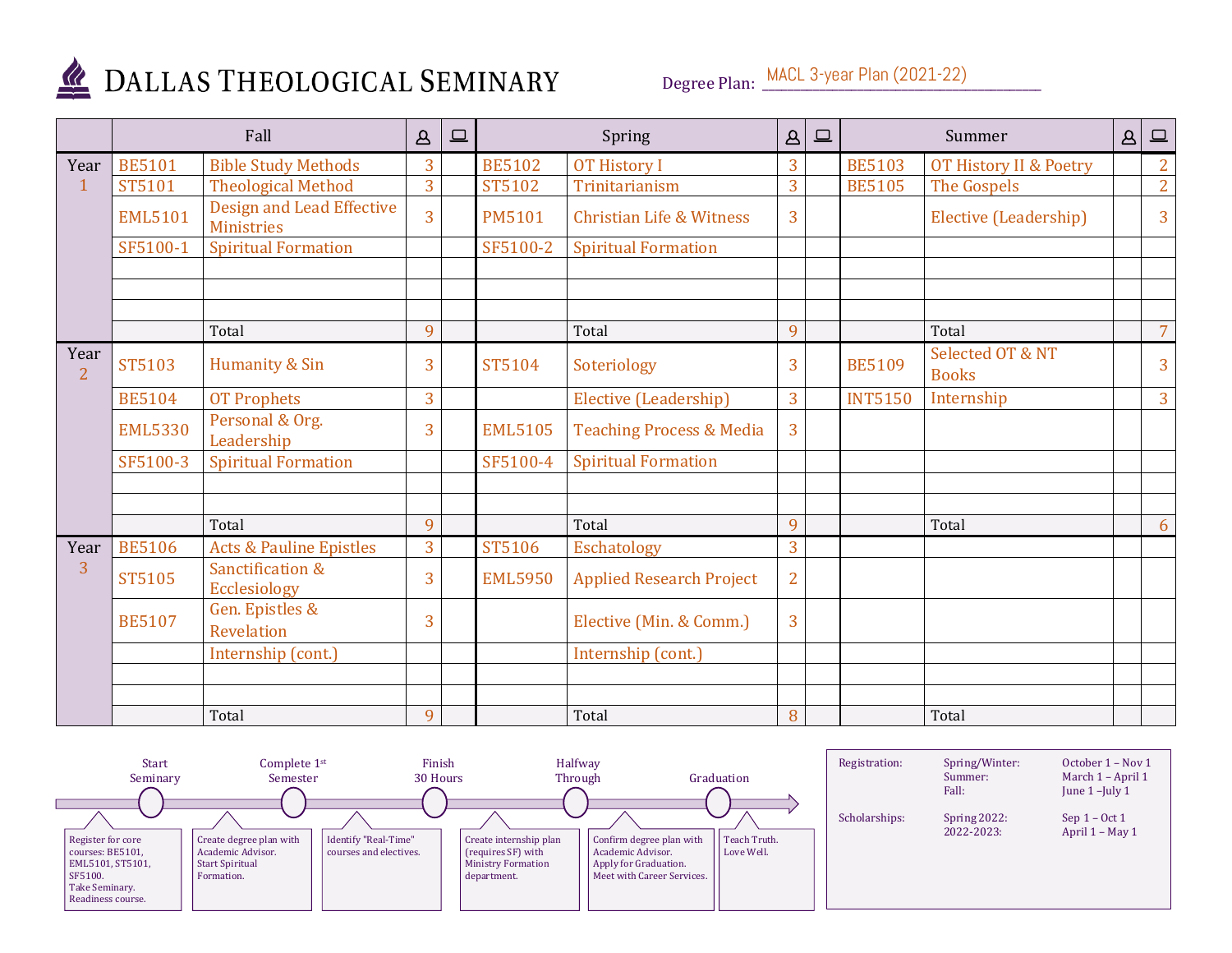

Degree Plan: MACL 4-year Plan (Internship + Electives, 2021-22)

|                        |                | Fall                                       | $\Delta$       | $\Box$ |                | Spring                                         |                | $\boxed{\square}$ |                | Summer                                                      | $\Delta$       | $\qquad \qquad \Box$ |
|------------------------|----------------|--------------------------------------------|----------------|--------|----------------|------------------------------------------------|----------------|-------------------|----------------|-------------------------------------------------------------|----------------|----------------------|
| Year                   | <b>BE5101</b>  | <b>Bible Study Methods</b>                 | $\overline{3}$ |        | ST5101         | <b>Theological Method</b>                      | 3              |                   | ST5102         | Trinitarianism                                              |                | $\overline{3}$       |
| 1                      |                |                                            |                |        | <b>EML5101</b> | Design and Lead Effective<br><b>Ministries</b> |                | 3                 | <b>BE5102</b>  | <b>OT History I</b>                                         |                | 3                    |
|                        |                |                                            |                |        |                |                                                |                |                   |                |                                                             |                |                      |
|                        |                |                                            |                |        |                |                                                |                |                   |                |                                                             |                |                      |
|                        |                | Total                                      |                | 3      |                | Total                                          |                | 6                 |                | Total                                                       |                | 6                    |
| Year                   | ST5103         | Humanity & Sin                             |                | 3      | <b>PM5101</b>  | <b>Christian Life &amp; Witness</b>            | 3              |                   | ST5104         | Soteriology                                                 |                | 3 <sup>1</sup>       |
| $\overline{2}$         | <b>BE5104</b>  | <b>OT Prophets</b>                         | 3              |        | <b>BE5103</b>  | <b>OT History II &amp; Poetry</b>              | $\overline{2}$ |                   | <b>EML5105</b> | <b>Teaching Process &amp;</b><br><b>Media Presentations</b> | $\overline{3}$ |                      |
|                        | SF5110-1       | <b>Spiritual Formation</b>                 |                |        | SF5110-2       | <b>Spiritual Formation</b><br>(cont.)          |                |                   |                |                                                             |                |                      |
|                        |                |                                            |                |        |                |                                                |                |                   |                |                                                             |                |                      |
|                        |                | Total                                      |                | 6      |                | Total                                          |                | 5                 |                | Total                                                       |                | 6                    |
| Year<br>3              | <b>EML5330</b> | Personal & Org.<br>Leadership              |                | 3      | <b>BE5105</b>  | <b>The Gospels</b>                             | $\overline{2}$ |                   | <b>BE5109</b>  | Selected OT and NT<br>books                                 |                | 3                    |
|                        |                | Elective (Leadership)                      | 3              |        | <b>BE5107</b>  | Gen. Epistles &<br>Revelation                  |                | 3                 | <b>INT5150</b> | Internship                                                  |                | 3                    |
|                        |                |                                            |                |        |                | Elective (Leadership)                          |                | 3                 |                |                                                             |                |                      |
|                        |                |                                            |                |        |                |                                                |                |                   |                |                                                             |                |                      |
|                        |                | Total                                      |                | 6      |                | Total                                          |                | 8                 |                | Total                                                       |                | 6                    |
| Year<br>$\overline{4}$ | <b>ST5105</b>  | Sanctification<br><b>&amp;Ecclesiology</b> | 3              |        | ST5106         | Eschatology                                    |                | 3                 |                |                                                             |                |                      |
|                        | <b>BE5106</b>  | <b>Acts &amp; Pauline Epistles</b>         |                | 3      | <b>EML5950</b> | <b>Applied Research Project</b>                |                | $\overline{2}$    |                |                                                             |                |                      |
|                        |                | Internship (cont.)                         |                |        |                | Elective (Min. & Comm.)                        | 3              |                   |                |                                                             |                |                      |
|                        |                |                                            |                |        |                | Internship (cont.)                             |                |                   |                |                                                             |                |                      |
|                        |                |                                            |                |        |                |                                                |                |                   |                |                                                             |                |                      |
|                        |                | Total                                      |                | 6      |                | Total                                          |                | 8                 |                | Total                                                       |                |                      |

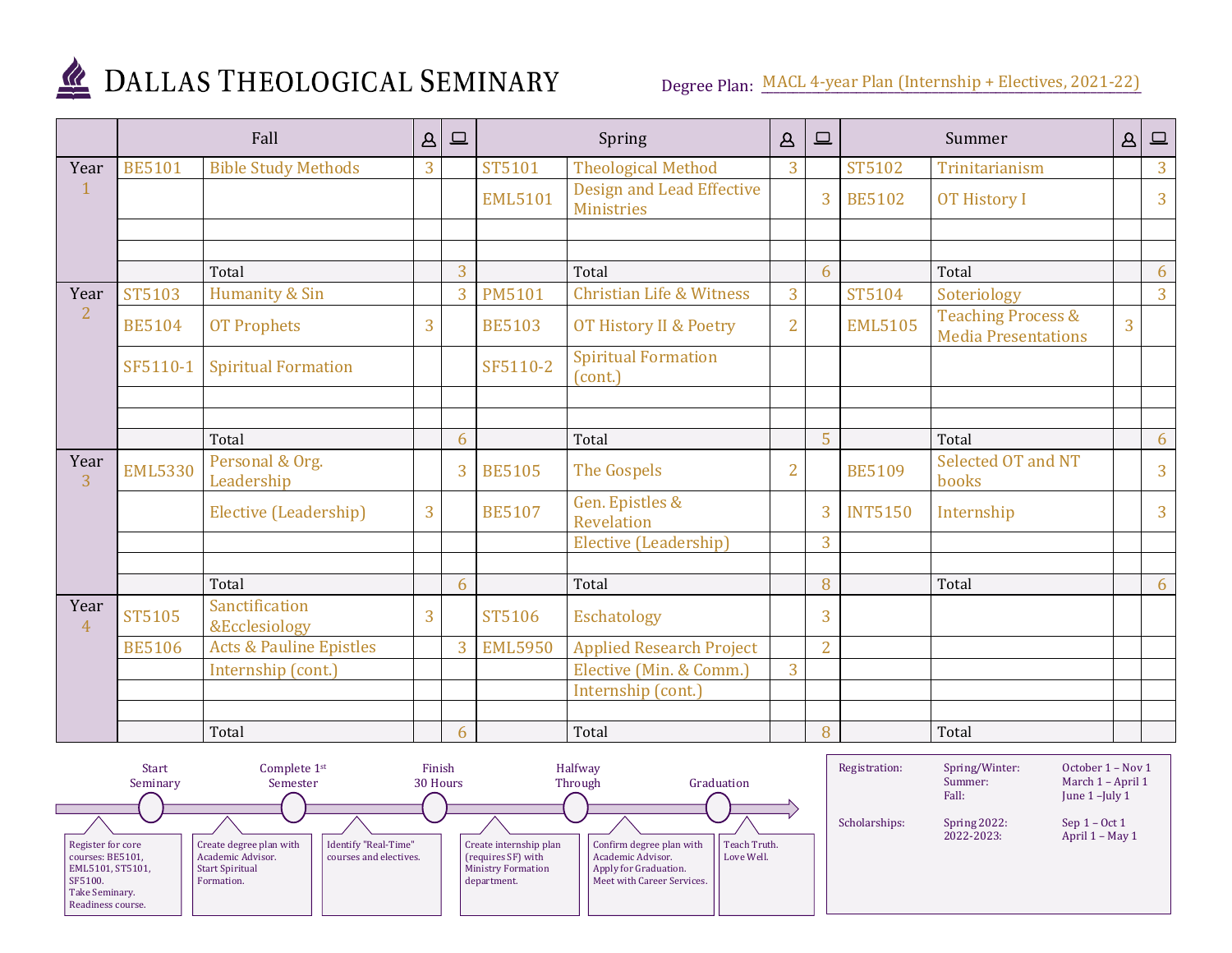

Degree Plan: MACL 4-year Plan (Ministry Residency, 2021-22)

|                        |                | Fall                               | $\Delta$ | $\square$      |                | Spring                                                | $\Delta$       | $\square$      |                | Summer                                                      | $\Delta$       | $\qquad \qquad \Box$ |
|------------------------|----------------|------------------------------------|----------|----------------|----------------|-------------------------------------------------------|----------------|----------------|----------------|-------------------------------------------------------------|----------------|----------------------|
| Year                   | <b>BE5101</b>  | <b>Bible Study Methods</b>         | 3        |                | ST5101         | <b>Theological Method</b>                             | 3              |                | ST5102         | Trinitarianism                                              |                | 3                    |
|                        |                |                                    |          |                | <b>EML5101</b> | <b>Design and Lead Effective</b><br><b>Ministries</b> |                | 3              | <b>BE5102</b>  | <b>OT History I</b>                                         |                | 3 <sup>1</sup>       |
|                        |                |                                    |          |                |                |                                                       |                |                |                |                                                             |                |                      |
|                        |                |                                    |          |                |                |                                                       |                |                |                |                                                             |                |                      |
|                        |                | Total                              |          | $\overline{3}$ |                | Total                                                 |                | 6              |                | Total                                                       |                | 6                    |
| Year                   | ST5103         | Humanity & Sin                     |          | 3              | <b>PM5101</b>  | <b>Christian Life &amp; Witness</b>                   | 3              |                | ST5104         | Soteriology                                                 |                | $\overline{3}$       |
| $\overline{2}$         | <b>BE5104</b>  | <b>OT Prophets</b>                 | 3        |                | <b>BE5103</b>  | OT History II & Poetry                                | $\overline{2}$ |                | <b>EML5105</b> | <b>Teaching Process &amp;</b><br><b>Media Presentations</b> | 3              |                      |
|                        | SF5110-1       | <b>Spiritual Formation</b>         |          |                | SF5110-2       | <b>Spiritual Formation (cont.)</b>                    |                |                |                |                                                             |                |                      |
|                        |                |                                    |          |                |                |                                                       |                |                |                |                                                             |                |                      |
|                        |                |                                    |          |                |                |                                                       |                |                |                |                                                             |                |                      |
|                        |                | Total                              |          | 6              |                | Total                                                 |                | 5              |                | Total                                                       |                | 6                    |
| Year<br>3              | <b>ST5105</b>  | Sanctification<br>&Ecclesiology    | 3        |                | <b>ST5106</b>  | Eschatology                                           |                | 3              | <b>BE5109</b>  | Selected OT and NT<br>books                                 |                | $\overline{3}$       |
|                        | <b>BE5106</b>  | <b>Acts &amp; Pauline Epistles</b> |          | 3              | <b>BE5107</b>  | <b>Gen. Epistles &amp; Revelation</b>                 |                | 3              | <b>BE5105</b>  | The Gospels                                                 | $\overline{2}$ |                      |
|                        |                |                                    |          |                |                |                                                       |                |                |                |                                                             |                |                      |
|                        |                |                                    |          |                |                |                                                       |                |                |                |                                                             |                |                      |
|                        |                | Total                              |          | 6              |                | Total                                                 |                | 6              |                | Total                                                       |                | 5 <sup>1</sup>       |
| Year<br>$\overline{4}$ | <b>EML5801</b> | <b>Ministry Residency I</b>        | 6        |                | <b>EML5802</b> | <b>Ministry Residency II</b>                          | 6              |                |                | Elective (Min. &<br>Comm.)                                  | 3              |                      |
|                        |                |                                    |          |                | <b>EML5950</b> | <b>Applied Research Project</b>                       |                | $\overline{2}$ |                | <b>Ministry Residency</b><br>(ends in summer)               |                |                      |
|                        |                |                                    |          |                |                |                                                       |                |                |                |                                                             |                |                      |
|                        |                |                                    |          |                |                |                                                       |                |                |                |                                                             |                |                      |
|                        |                |                                    |          |                |                |                                                       |                |                |                |                                                             |                |                      |
|                        |                | Total                              |          | 6              |                | Total                                                 |                | 8              |                | Total                                                       |                | $\overline{3}$       |